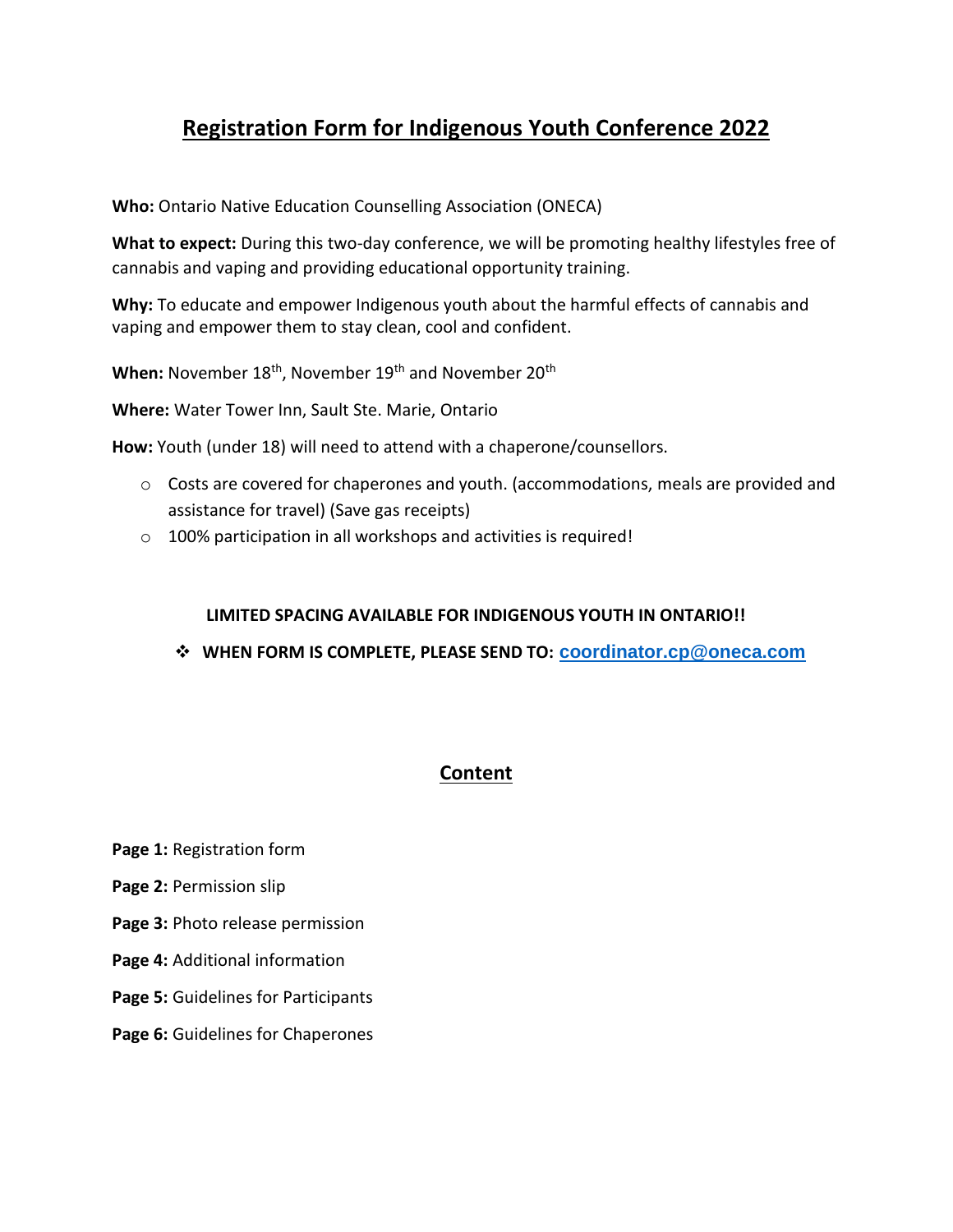|                                                                                                                   | <b>REGISTRANT INFORMATION</b>                                                                            |              |  |
|-------------------------------------------------------------------------------------------------------------------|----------------------------------------------------------------------------------------------------------|--------------|--|
| Date (mm/dd/yy):                                                                                                  |                                                                                                          |              |  |
| Name (last/first):                                                                                                |                                                                                                          |              |  |
| Home phone:                                                                                                       | Age:                                                                                                     | Grade:       |  |
| Current address:                                                                                                  |                                                                                                          |              |  |
| City:                                                                                                             | Province:                                                                                                | Postal code: |  |
| Email:                                                                                                            |                                                                                                          |              |  |
|                                                                                                                   | <b>CHAPERONE INFORMATION</b>                                                                             |              |  |
| Date (mm/dd/yy):                                                                                                  |                                                                                                          |              |  |
| Name (last/first):                                                                                                |                                                                                                          |              |  |
| Relationship to registrant:                                                                                       |                                                                                                          |              |  |
| Current address:                                                                                                  |                                                                                                          |              |  |
| City:                                                                                                             | Province:                                                                                                | Postal code: |  |
| Phone:<br>Ext:                                                                                                    | Email:                                                                                                   |              |  |
|                                                                                                                   | November 18th: Registration - 3:00-5:00 p.m.                                                             |              |  |
|                                                                                                                   | Meet & Greet - 5:00-7:00 p.m.                                                                            |              |  |
| Paint night - 7:00 - 9:00 p.m.                                                                                    |                                                                                                          |              |  |
|                                                                                                                   | November 19th: Day 1 conference                                                                          |              |  |
|                                                                                                                   | November 20th: Day 2 conference ( closing by 2:30 p.m.)                                                  |              |  |
|                                                                                                                   | <b>METHOD OF PAYMENT</b>                                                                                 |              |  |
| No conference Registration fee.                                                                                   |                                                                                                          |              |  |
|                                                                                                                   |                                                                                                          |              |  |
| <b>Proof of Full Vaccination (2 dose) is required to</b>                                                          |                                                                                                          |              |  |
| participate.                                                                                                      |                                                                                                          |              |  |
|                                                                                                                   | <b>No Exceptions!</b>                                                                                    |              |  |
|                                                                                                                   | Included in your registration                                                                            |              |  |
|                                                                                                                   | Travel (subsidy) Save gas receipts                                                                       |              |  |
|                                                                                                                   | Accommodations                                                                                           |              |  |
|                                                                                                                   | Daily meals provided                                                                                     |              |  |
| For more information, please contact:<br>Phone: (705)692-2999 Fax: (705)692-9988 E-mail: coordinator.cp@oneca.com | Ontario Native Education Counselling Association<br>37A Reserve Road, P.O. Box 220, Naughton, ON P0M 2M0 |              |  |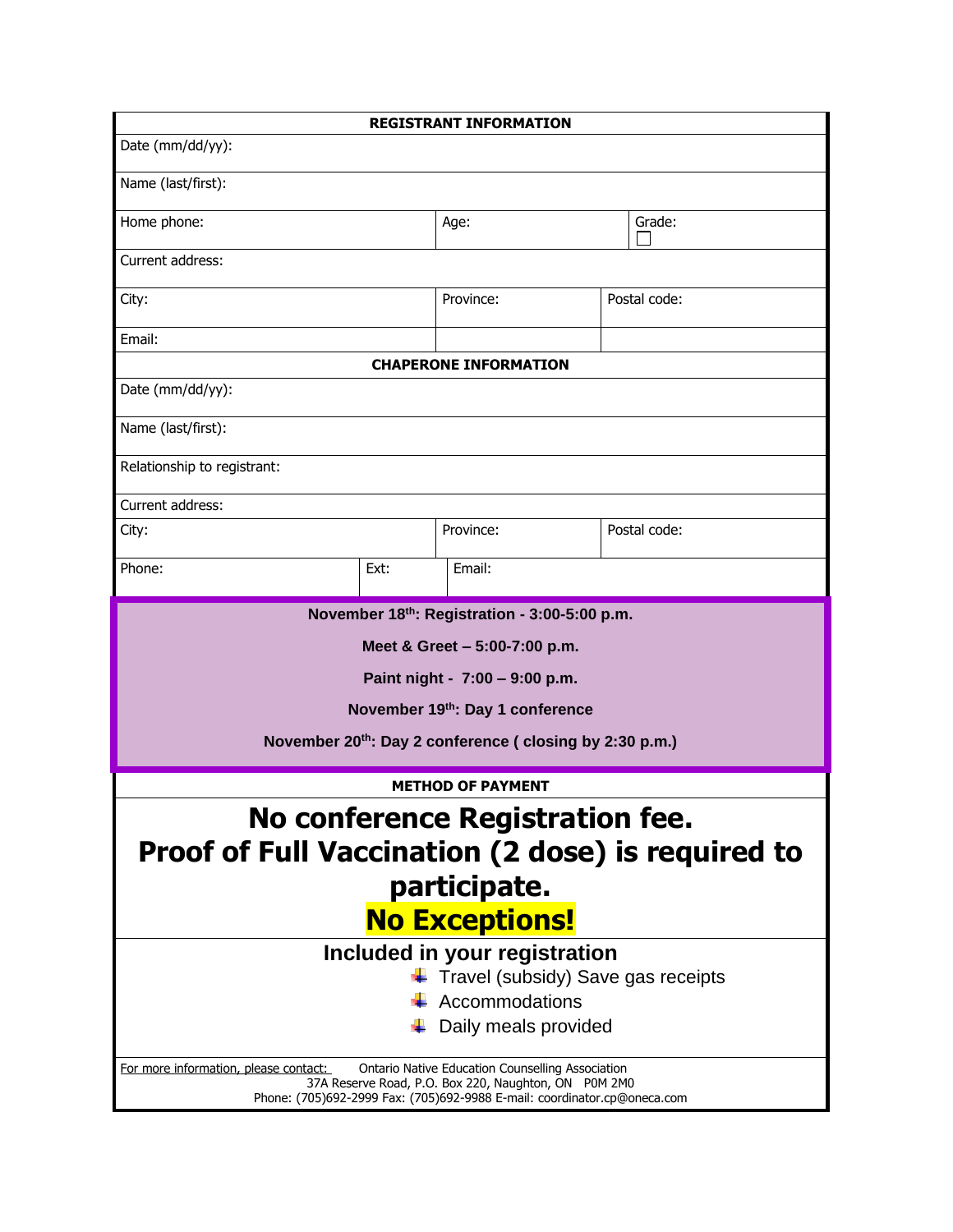# **Permission Slip**

|                                                                  | to attend ONECA's |
|------------------------------------------------------------------|-------------------|
|                                                                  |                   |
| I give permission for my child to attend with (chaperone's name) |                   |
|                                                                  |                   |
|                                                                  |                   |
|                                                                  |                   |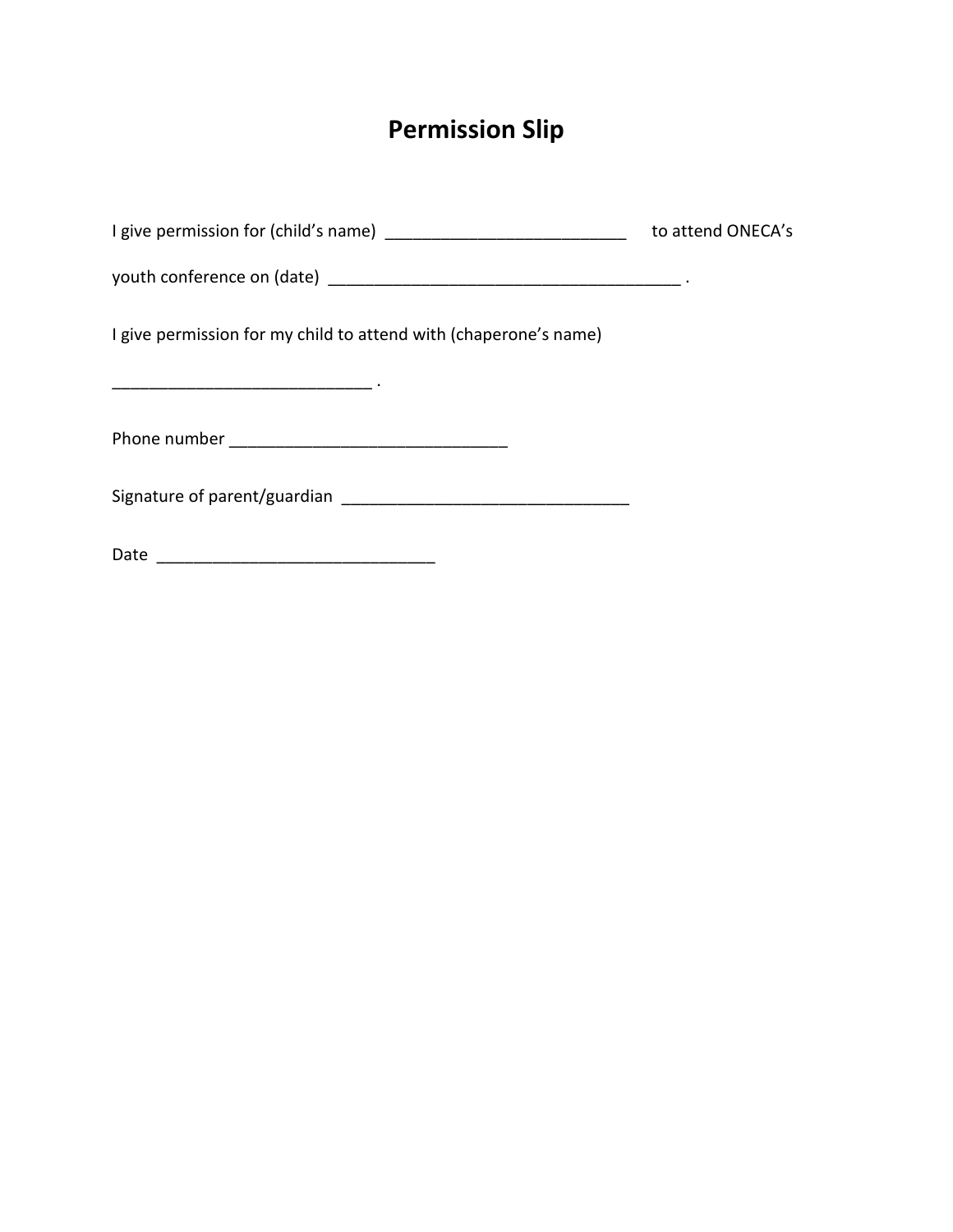# **Photo Release Permission**

|                                                                                                | (child) grants the Ontario Native Education Counselling                                      |
|------------------------------------------------------------------------------------------------|----------------------------------------------------------------------------------------------|
| Association (ONECA) my permission to use the photographs described as<br>Youth conference 2022 | [16] for any legal use, including but not limited to: publicity,                             |
| copyright purposes, illustration, advertising and web content.                                 |                                                                                              |
|                                                                                                | Furthermore, I understand that no royalty, fee or other compensation shall become payable to |
| me by reason of such use.                                                                      |                                                                                              |
|                                                                                                |                                                                                              |
|                                                                                                |                                                                                              |
|                                                                                                |                                                                                              |
|                                                                                                |                                                                                              |
| Date:                                                                                          |                                                                                              |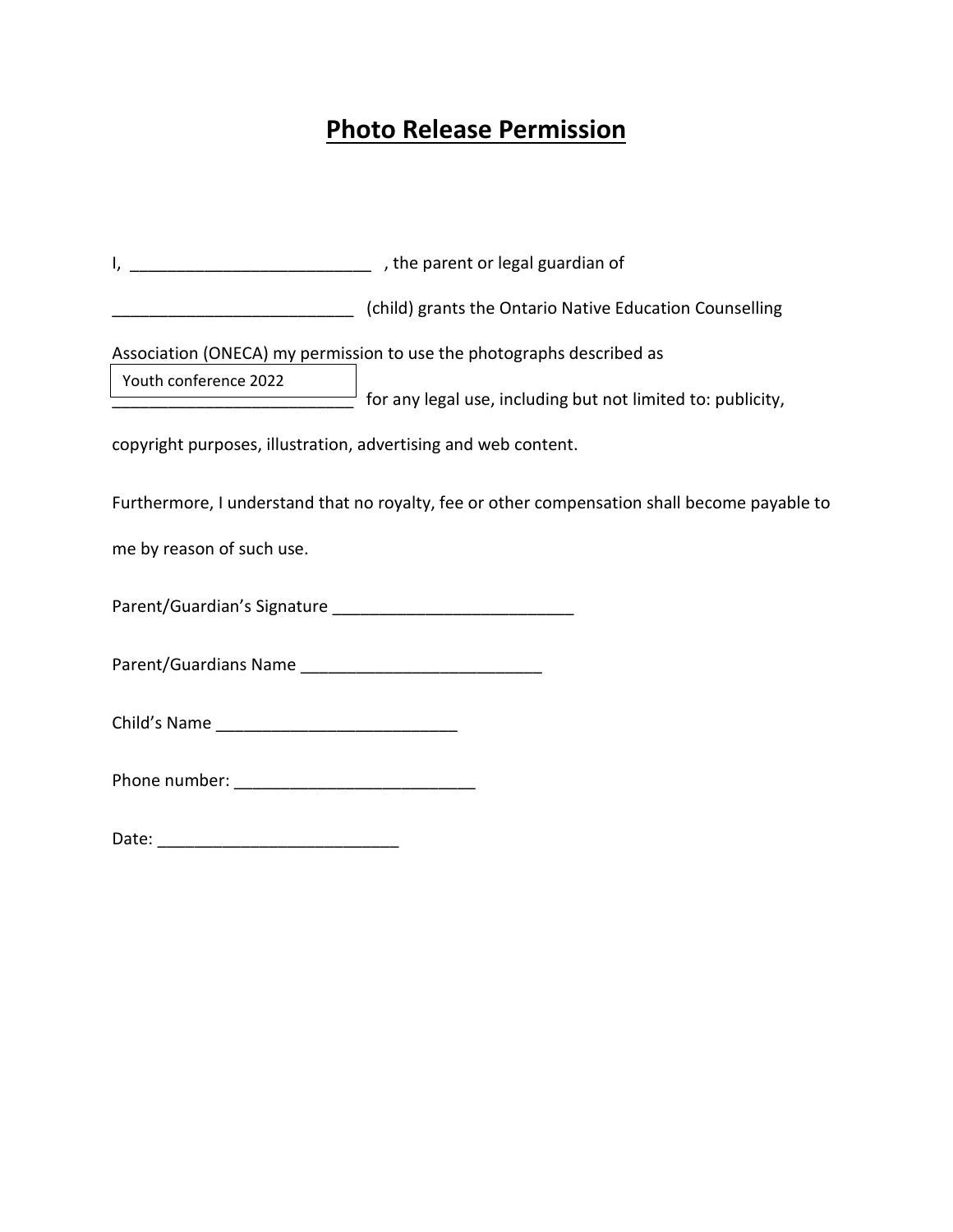#### **Additional Information**

#### **Emergency Contacts:**

| Name: |  |
|-------|--|
|-------|--|

Name: \_\_\_\_\_\_\_\_\_\_\_\_\_\_\_\_\_\_\_\_\_\_\_\_\_\_

#### **Medical Info:**

Is there any medical information that we need to know?

Yes and the property of the context of the context of the context of the context of the context of the context of the context of the context of the context of the context of the context of the context of the context of the

No and the set of the set of the set of the set of the set of the set of the set of the set of the set of the set of the set of the set of the set of the set of the set of the set of the set of the set of the set of the se

If yes, please explain:

 $\frac{1}{2}$  In the event of another lockdown, would you be willing to attend this conference virtually?

Yes \_\_\_\_\_\_ No \_\_\_\_\_\_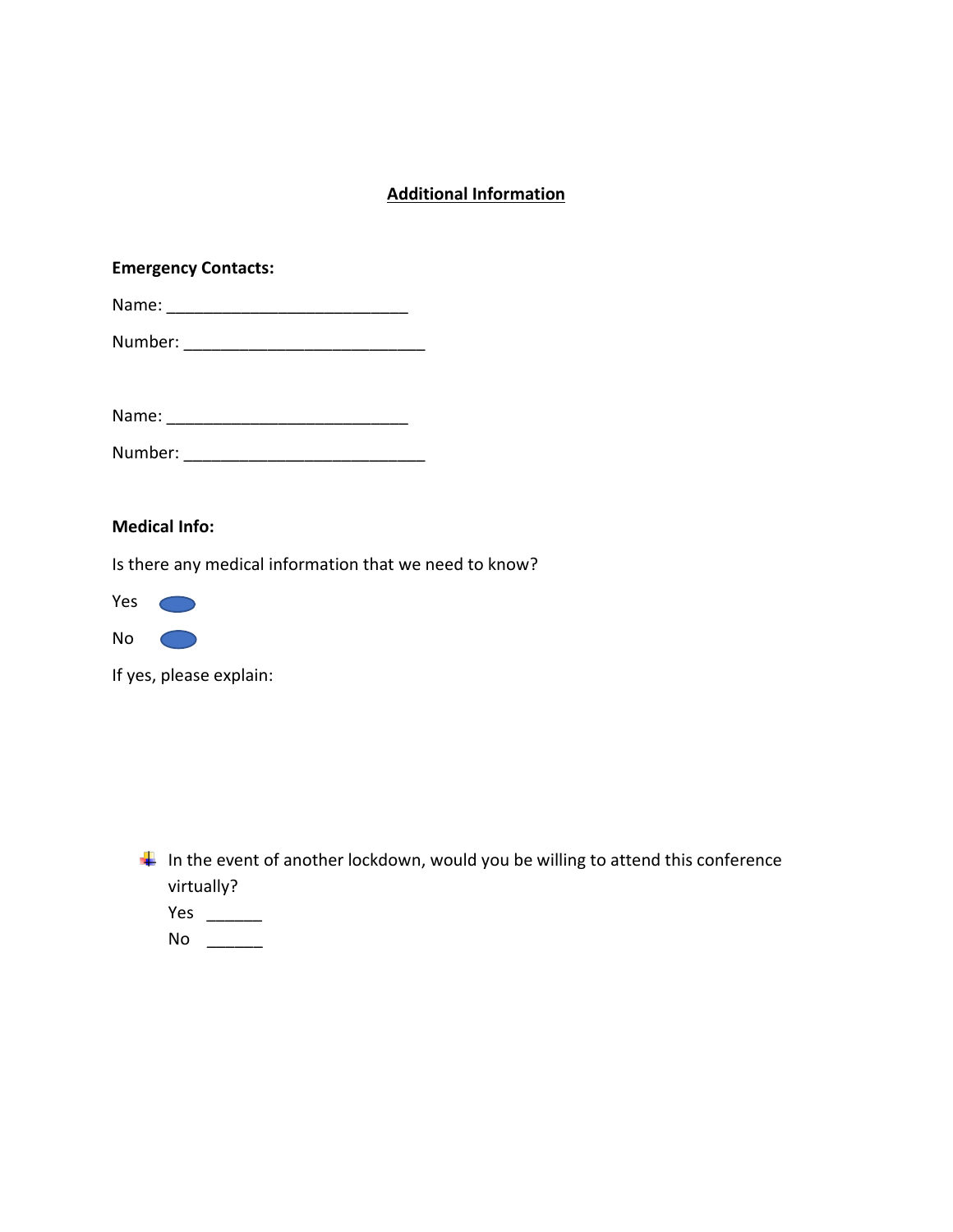## **PARTICIPANT GUIDELINES AND EXPECTATIONS**

Ontario Native Education Counselling Association (ONECA) prides itself on providing professional development and training and promoting healthy life-styles and Indigenous wellbeing for our communities.

We want to thank you for registering and expressing an interest in being part of the upcoming conference.

We have created a safe environment where all participants have an opportunity to learn and to share their experiences, make new friends and leave the conference with new skills. We have high expectations for the participants therefore we are asking that you review the rules and acknowledge that you will abide by them.

### **PARTICIPANT GUIDELINES**

- 1. All participants under the age of 18 must be accompanied by a chaperone.
- 2. All participants are required to attend 100% of the sessions daily and show up on time for meals and sessions.
- 3. There is zero tolerance for drugs or alcohol.
- 4. All participants must be respectful to each other the facilities, and organizers.
- 5. No swearing or abusive language.

I understand that choosing not to follow the guidelines could result in a variety of disciplinary actions which could include, talking with an elder, talking circle, apologizing to the group, or being asked to go home.

| Child/youth |                                                |
|-------------|------------------------------------------------|
|             | have read the guidelines and agree to abide by |
| the rules.  |                                                |

| Parent/Guardian          |                                                                                               |
|--------------------------|-----------------------------------------------------------------------------------------------|
|                          | have read the guidelines and acknowledge that                                                 |
|                          | my child will abide by the rules. I have given my permission for my child to attend and am    |
|                          | solely responsible for any costs incurred from any damages or the cost of being sent home for |
| in appropriate behavior. |                                                                                               |